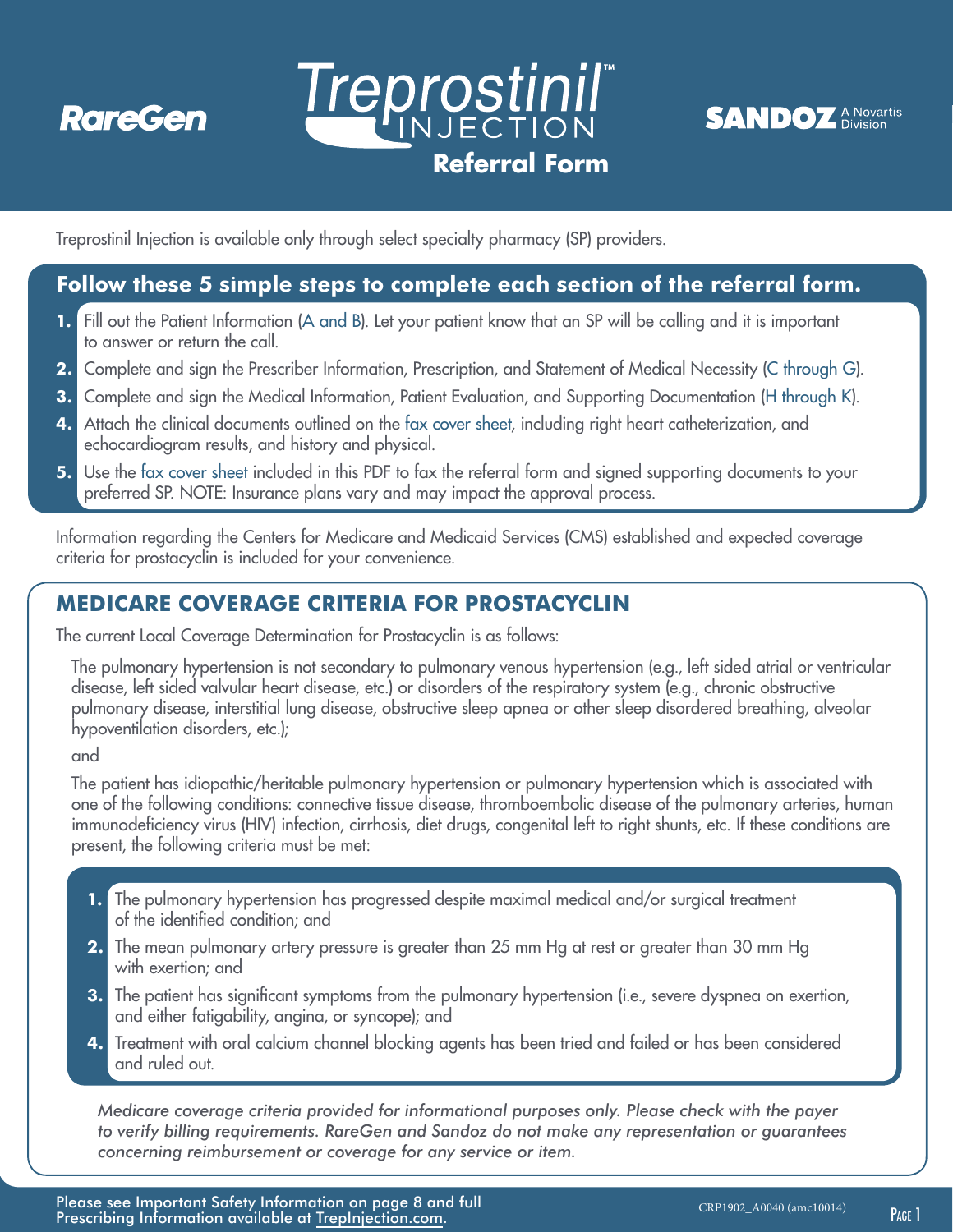

# **Step 1: PATIENT INFORMATION**

| <b>A: PATIENT INFORMATION</b>          |                 |                      |
|----------------------------------------|-----------------|----------------------|
|                                        |                 |                      |
| Name: First                            | Middle          | Last                 |
| Date of birth                          | Gender          | Last 4 digits of SSN |
| Home address                           |                 |                      |
| City                                   | <b>State</b>    | <b>Zip</b>           |
| Shipping address (if not home address) |                 |                      |
| City                                   | <b>State</b>    | <b>Zip</b>           |
| Phone                                  | Alternate phone | Best time to call    |
| <b>Email address</b>                   | Cell phone      | Work phone           |
| Caregiver/Family member                | Phone           | Alternate phone      |

# **B: INSURANCE INFORMATION**

Pharmacy Benefits Manager

| Subscriber ID #             | Group #                   | Phone                     |
|-----------------------------|---------------------------|---------------------------|
| Primary medical insurance   |                           | Policyholder/Relationship |
| Subscriber ID #             | Group #                   | Phone                     |
| Secondary medical insurance | Policyholder/Relationship |                           |
| Subscriber ID #             | Group #                   | Phone                     |

Please see Important Safety Information on page 8 and full Prescribing Information available at [TrepInjection.com.](https://trepinjection.com/)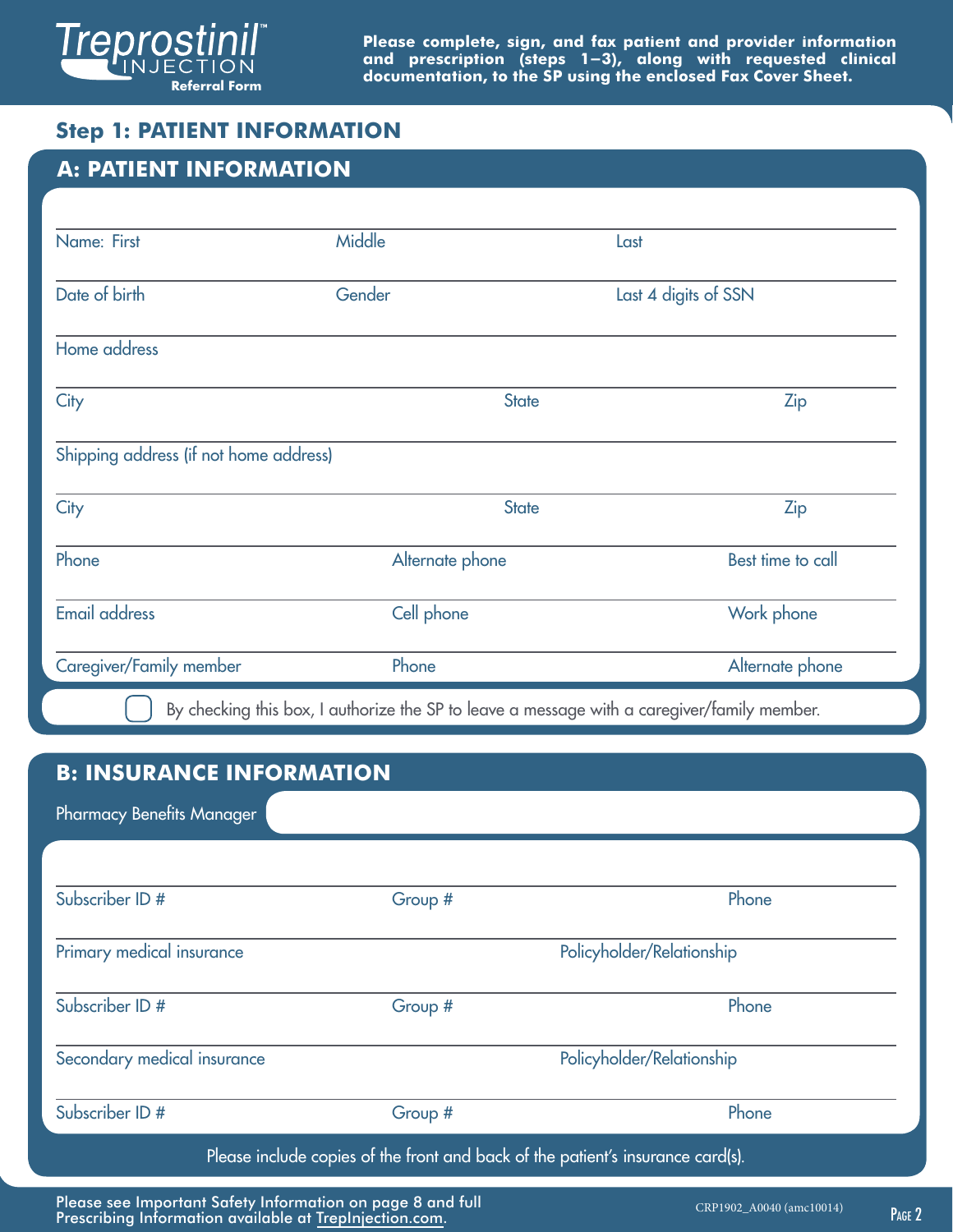

Patient name and the contract of the contract of the contract of birth and  $\sim$  /  $\sim$  /  $\sim$  /  $\sim$  /  $\sim$  /  $\sim$  /  $\sim$  /  $\sim$  /  $\sim$  /  $\sim$  /  $\sim$  /  $\sim$  /  $\sim$  /  $\sim$  /  $\sim$  /  $\sim$  /  $\sim$  /  $\sim$  /  $\sim$  /  $\sim$  /  $\sim$  / Date of birth **STEP 2: PRESCRIBER INFORMATION AND PRESCRIPTION INFORMATION C: PRESCRIBER INFORMATION**  Name: First Contract Contract Last Last Last Contract Contract NPI # State license # Institution/Office name TIN # Preferred method of communication  $\left| \cdot \right|$ Address City State Zip Contact name Phone Fax Email address **D: PRESCRIPTION INFORMATION**  Sandoz® Treprostinil Diluent (0.9% Sodium Chloride will be used if no box is checked) **Infusion route and pumps** Injection vial Subcutaneous continuous infusion with 0.9% Sodium Chloride for Injection concentration 2 CADD-MS<sup>®</sup> 3 pumps Sandoz® Sterile Diluent for Treprostinil Injection  $\left( \quad \right)$  1 mg/mL (20-mL vial) Intravenous continuous infusion with Sterile Water for Injection  $\bigcap$  2.5 mg/mL (20-mL vial)  $\Box$  2 CADD-MS<sup>®</sup> 3 pumps Epoprostenol Sterile Diluent for Injection  $\bigcap$  5 mg/mL (20-mL vial)  $\bigcap$  2 CADD-Legacy® pumps  $\bigcup$  10 mg/mL (20-mL vial) Dosing and titration instructions To specify initial dosing and titration instructions, fill in the blanks OR use the space below. Patient dosing weight: <u>\_\_\_\_\_\_\_\_\_\_\_\_</u> kg lnitiation dosage: \_\_\_\_\_\_\_\_ ng/kg/min Titrate by \_\_\_\_\_\_\_\_\_\_\_ ng/kg/min every \_\_\_\_\_\_\_\_\_\_\_ days until goal of \_\_\_\_\_\_\_\_\_\_ ng/kg/min is achieved. Indicate any alternative or additional titration instructions here: Figure 1 month of drug, needles, syringes, ancillary supplies, and medical equipment necessary to administer medication x refills. **E: PRESCRIPTION AND STATEMENT OF MEDICAL NECESSITY**  I certify that the pulmonary arterial hypertension therapy ordered above is medically necessary and that I am personally supervising the care of this patient. (Prescribers should write "Brand Necessary" if Treprostinil Injection [Sandoz] is preferred.) **PRESCRIBER SIGNATURE REQUIRED TO VALIDATE PRESCRIPTIONS.**  Prescriber signature Dispense as written Substitution permitted Date Prescriber attests that this is his/her legal signature. **NO STAMPS. PRESCRIPTIONS MUST BE FAXED.** 

Please see Important Safety Information on page 8 and full Prescribing Information available at [TrepInjection.com.](https://trepinjection.com/)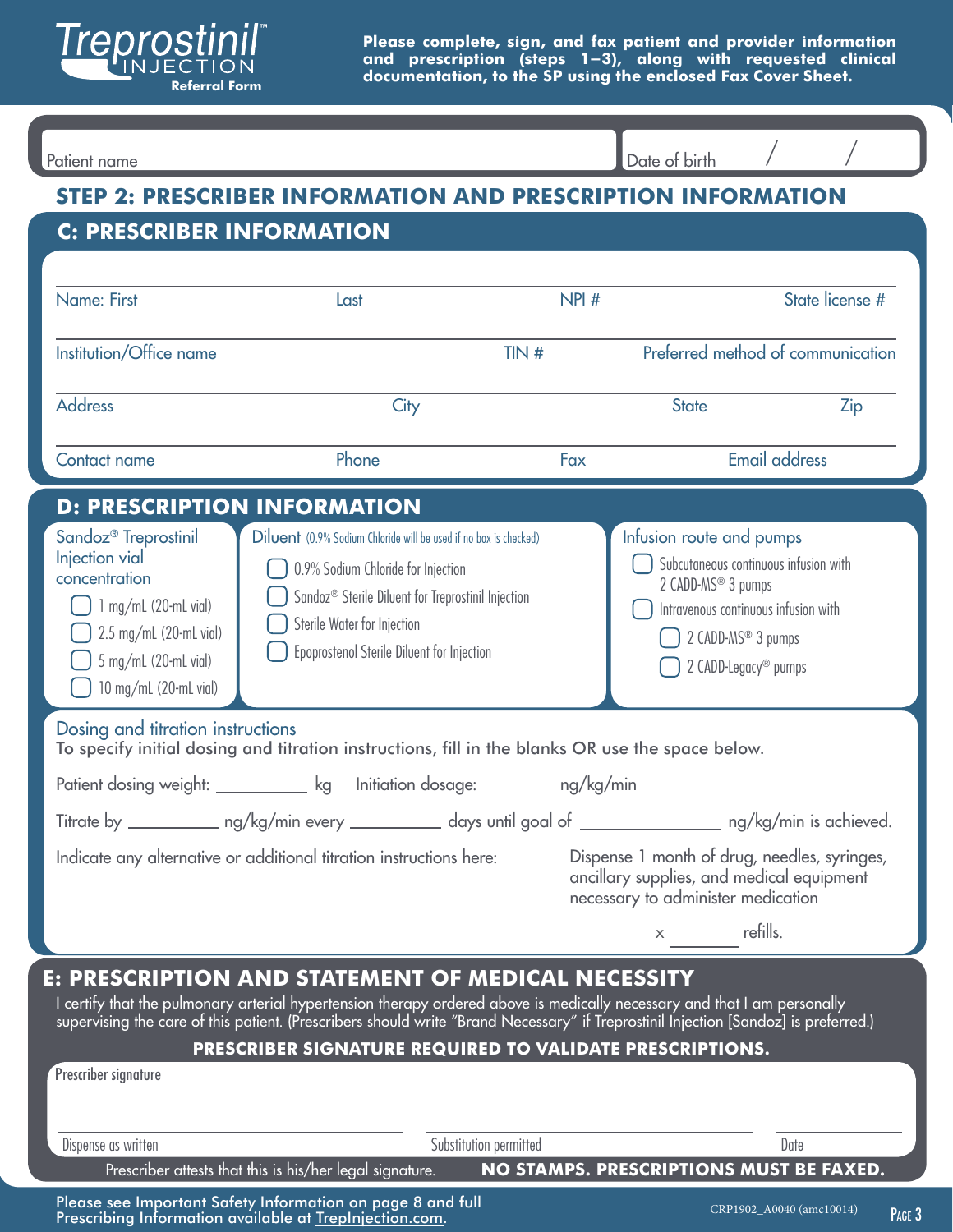

| Patient name                                                                                                                                                                                                                                                                                                              | Date of birth                                                                                                                      |
|---------------------------------------------------------------------------------------------------------------------------------------------------------------------------------------------------------------------------------------------------------------------------------------------------------------------------|------------------------------------------------------------------------------------------------------------------------------------|
| <b>F: NURSING ORDERS</b>                                                                                                                                                                                                                                                                                                  |                                                                                                                                    |
| <b>Nurse visits</b><br>Please select an option:<br>Specialty pharmacy home healthcare RN visit(s)<br><b>OR</b><br>to provide assessment and education on self-administration<br>of Treprostinil Injection to include dose, titration,<br>and side effect management.<br>Location<br>Home<br>Outpatient clinic<br>Hospital | Prescriber-directed SP home healthcare RN visit(s) as detailed below:                                                              |
| Specify any over-the-counter or side effect management measures to be taken.                                                                                                                                                                                                                                              | Site care<br>Dressing change every ____________<br>days<br>Per IV/SC standard of care<br>Other:                                    |
| form, fax language, etc. Noncompliance of state specific requirements could result in outreach to the prescriber.                                                                                                                                                                                                         | The prescriber is to comply with their state specific prescription requirements such as e prescribing, state specific prescription |
| <b>G: PRESCRIBER SIGNATURE</b>                                                                                                                                                                                                                                                                                            |                                                                                                                                    |
| Prescriber name (please print)                                                                                                                                                                                                                                                                                            |                                                                                                                                    |
| PRESCRIBER SIGNATURE REQUIRED TO VALIDATE PRESCRIPTIONS.                                                                                                                                                                                                                                                                  |                                                                                                                                    |
| Prescriber signature                                                                                                                                                                                                                                                                                                      | Date                                                                                                                               |
| Prescriber attests that this is his/her legal signature.                                                                                                                                                                                                                                                                  | NO STAMPS. PRESCRIPTIONS MUST BE FAXED.                                                                                            |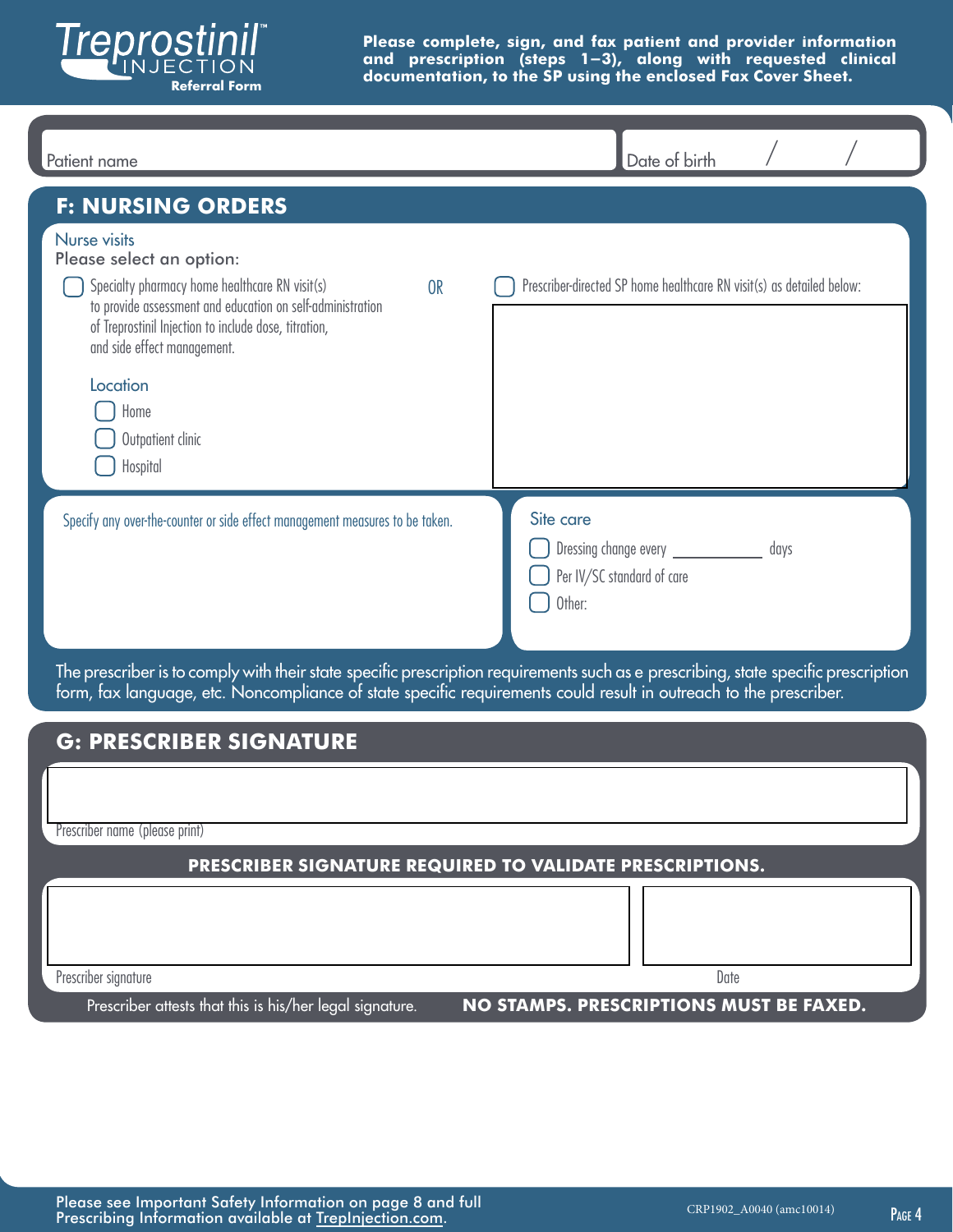

| Patient name                                                                                                                                                                                                                                                                                                                                                                                                                                                          |                                                                                                                                                                                                                                                                                                                                                                                                                                                                                                                              | Date of birth                                                                                                                                                                                                                                                                                                                                                                                                                                                                                                                                              |  |  |
|-----------------------------------------------------------------------------------------------------------------------------------------------------------------------------------------------------------------------------------------------------------------------------------------------------------------------------------------------------------------------------------------------------------------------------------------------------------------------|------------------------------------------------------------------------------------------------------------------------------------------------------------------------------------------------------------------------------------------------------------------------------------------------------------------------------------------------------------------------------------------------------------------------------------------------------------------------------------------------------------------------------|------------------------------------------------------------------------------------------------------------------------------------------------------------------------------------------------------------------------------------------------------------------------------------------------------------------------------------------------------------------------------------------------------------------------------------------------------------------------------------------------------------------------------------------------------------|--|--|
| <b>STEP 3: MEDICAL INFORMATION/PATIENT</b><br><b>EVALUATION/SUPPORTING DOCUMENTATION</b>                                                                                                                                                                                                                                                                                                                                                                              |                                                                                                                                                                                                                                                                                                                                                                                                                                                                                                                              |                                                                                                                                                                                                                                                                                                                                                                                                                                                                                                                                                            |  |  |
| H: MEDICAL INFORMATION/PATIENT EVALUATION/<br><b>SUPPORTING DOCUMENTATION</b><br>Diagnosis: The following ICD-10 codes do not suggest approval,<br>coverage, or reimbursement for specific uses or indications<br>ICD-10 I27.0 Primary<br>ICD-10 I27.2 Other secondary<br>pulmonary hypertension<br>pulmonary hypertension                                                                                                                                            |                                                                                                                                                                                                                                                                                                                                                                                                                                                                                                                              | <b>Patient status</b><br>Patient status for<br><b>Treprostinil Injection</b><br>Outpatient<br>Naive/New<br>Inpatient<br>Restart<br>Transition                                                                                                                                                                                                                                                                                                                                                                                                              |  |  |
| Other ICD-10:<br>Idiopathic<br>Connective tissue disease<br>Heritable PAH<br>Drugs/toxins induced<br>Congenital heart disease<br>Allergies<br>No Known Drug Allergies (NKDA)<br>Yes (specify)                                                                                                                                                                                                                                                                         | HIV<br>Portal hypertension<br>Other                                                                                                                                                                                                                                                                                                                                                                                                                                                                                          | <b>WHO Group</b><br>$\overline{2}$<br>3<br>5<br><b>NYHA Functional Class</b><br>$\mathsf{N}$<br>II<br>$\mathbb{I}$<br>Weight<br>ıkg                                                                                                                                                                                                                                                                                                                                                                                                                        |  |  |
| Current medications (list all)                                                                                                                                                                                                                                                                                                                                                                                                                                        | <b>I: TREATMENT HISTORY AND</b><br><b>TRANSITION STATEMENT</b><br>Please indicate treatment history                                                                                                                                                                                                                                                                                                                                                                                                                          | Height<br>cm <sub>2</sub><br>Diabetic Yes<br>No <sub>l</sub>                                                                                                                                                                                                                                                                                                                                                                                                                                                                                               |  |  |
| Current signed and dated documents<br>required for Treprostinil Injection Initiation<br>Right heart catheterization<br>Echocardiogram<br>6-minute walk test results<br>History and physical, including onset of symptoms,<br>PAH clinical signs and symptoms, need for specific<br>drug therapy, and course of illness<br>Treatment history (included on this page)<br>Transition statement (if applicable)<br>Calcium channel blocker statement (included on page 6) | PDE 5i (specify drugs)<br><b>Discontinued</b><br>Current<br>Adempas <sup>®</sup> (riociguat) Tablets<br><b>Discontinued</b><br>Current<br>Epoprostenol sodium for injection<br>Current<br><b>Discontinued</b><br>Flolan <sup>®</sup> (epoprostenol sodium) for Injection<br><b>Discontinued</b><br>Current<br>Letairis <sup>®</sup> (ambrisentan) Tablets<br>Current<br><b>Discontinued</b><br>Remodulin <sup>®</sup> (treprostinil) Injection<br>Current<br><b>Discontinued</b><br>Tracleer <sup>®</sup> (bosentan) Tablets | Tyvaso <sup>®</sup> (Treprostinil) Inhalation solution<br><b>Discontinued</b><br>Current<br>Opsumit <sup>®</sup> (macitentan) Tablets<br>Current<br><b>Discontinued</b><br>Orenitram <sup>®</sup> (treprostinil) Extended-Release Tablets<br><b>Discontinued</b><br>Current<br>Uptravi <sup>®</sup> (selexipag) Tablets<br>Current<br><b>Discontinued</b><br>Veletri <sup>®</sup> (epoprostenol) for Injection<br>Current<br><b>Discontinued</b><br>Ventavis <sup>®</sup> (iloprost) Inhalation Solution<br><b>Discontinued</b><br>Current<br><b>Other</b> |  |  |
| Please see Important Safety Information<br>on page 8 and full Prescribing Information<br>available at TrepInjection.com.                                                                                                                                                                                                                                                                                                                                              | Current<br><b>Discontinued</b>                                                                                                                                                                                                                                                                                                                                                                                                                                                                                               | <b>Discontinued</b><br>Current<br>(continued)                                                                                                                                                                                                                                                                                                                                                                                                                                                                                                              |  |  |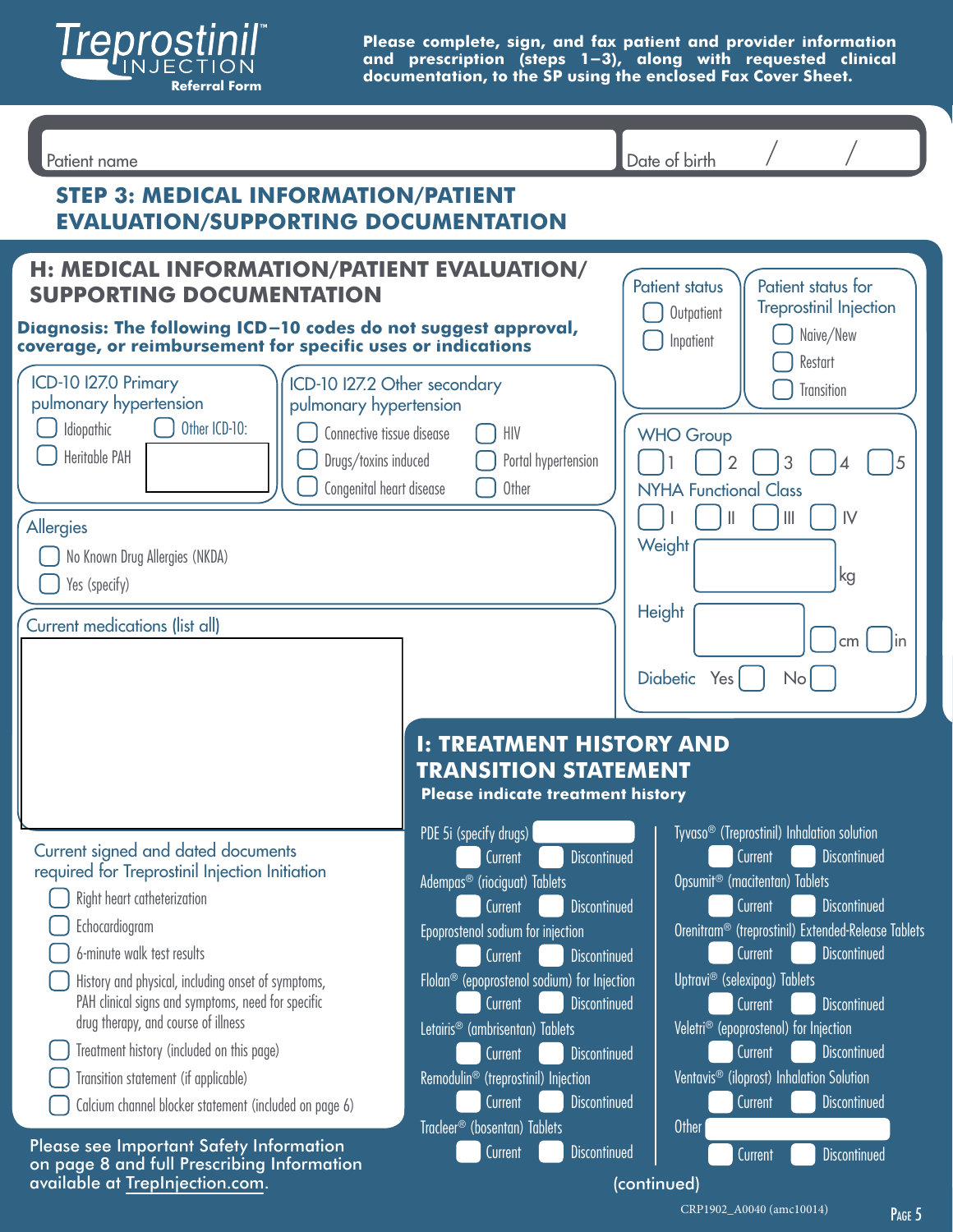

| I: TREATMENT HISTORY AND TRANSITION STATEMENT (continued)<br>Transition statement: It is necessary for this patient (if applicable) to transition FROM<br>TO<br>Please provide justification for this transition.<br>J: CALCIUM CHANNEL BLOCKER STATEMENT<br>Please indicate whether the patient named above was trialed on a calcium channel blocker prior to the initiation of therapy and provide the results.<br>A calcium channel blocker was not trialed because<br>The following calcium channel blocker was trialed<br>Patient has depressed cardiac input<br>With the following response(s)<br>Patient has systematic hypotension<br>Patient hypersensitive or allergic<br>Patient has known hypersensitivity<br>Adverse event<br>Patient is hemodynamically unstable or has a history<br>OR<br>Patient became hemodynamically unstable<br>of postural hypotension<br>Pulmonary arterial pressure continued to rise<br>Patient did not meet ACCP Guidelines for Vasodilator Response<br>Disease continued to progress, or patient<br>Patient has documented brachycardia or second-<br>remained symptomatic<br>or third-degree heartblock<br>$\bigcap$ Other $\big[$<br>$\bigcap$ Other<br><b>K: PRESCRIBER SIGNATURE</b> | Patient name | Date of birth |
|------------------------------------------------------------------------------------------------------------------------------------------------------------------------------------------------------------------------------------------------------------------------------------------------------------------------------------------------------------------------------------------------------------------------------------------------------------------------------------------------------------------------------------------------------------------------------------------------------------------------------------------------------------------------------------------------------------------------------------------------------------------------------------------------------------------------------------------------------------------------------------------------------------------------------------------------------------------------------------------------------------------------------------------------------------------------------------------------------------------------------------------------------------------------------------------------------------------------------------|--------------|---------------|
|                                                                                                                                                                                                                                                                                                                                                                                                                                                                                                                                                                                                                                                                                                                                                                                                                                                                                                                                                                                                                                                                                                                                                                                                                                    |              |               |
|                                                                                                                                                                                                                                                                                                                                                                                                                                                                                                                                                                                                                                                                                                                                                                                                                                                                                                                                                                                                                                                                                                                                                                                                                                    |              |               |
|                                                                                                                                                                                                                                                                                                                                                                                                                                                                                                                                                                                                                                                                                                                                                                                                                                                                                                                                                                                                                                                                                                                                                                                                                                    |              |               |
|                                                                                                                                                                                                                                                                                                                                                                                                                                                                                                                                                                                                                                                                                                                                                                                                                                                                                                                                                                                                                                                                                                                                                                                                                                    |              |               |
| Prescriber name (please print)                                                                                                                                                                                                                                                                                                                                                                                                                                                                                                                                                                                                                                                                                                                                                                                                                                                                                                                                                                                                                                                                                                                                                                                                     |              |               |
| Prescriber signature<br>Date<br>All brands are trademarks or registered trademarks of their respective owners.<br>The makers of these brands are not affiliated with and do not endorse RareGen, Sandoz, or its products.<br>Please note: The responsibility to determine coverage and reimbursement parameters, and appropriate coding for a particular patient                                                                                                                                                                                                                                                                                                                                                                                                                                                                                                                                                                                                                                                                                                                                                                                                                                                                   |              |               |

Please see Important Safety Information on page 8 and full Prescribing Information available at [TrepInjection.com.](https://trepinjection.com/)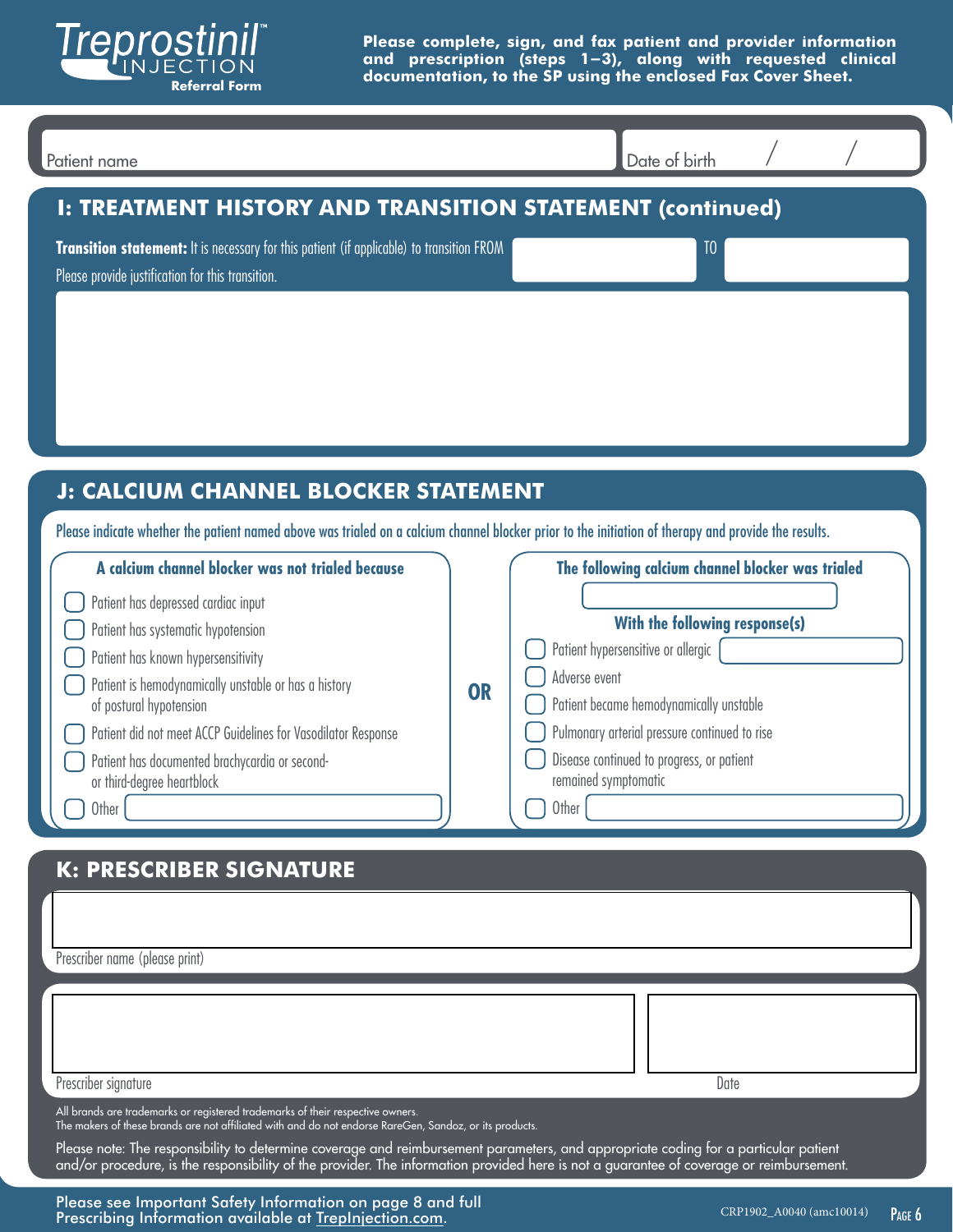

# **INDICATE THE SPECIALTY PHARMACY AND FAX THE COMPLETED REFERRAL FORM AND DOCUMENTATION TO THE SPECIALTY PHARMACY.**

### **STEP 4: FAX COVER SHEET**

| Date            |         | Number of pages                                                                                                                                   |
|-----------------|---------|---------------------------------------------------------------------------------------------------------------------------------------------------|
| To              |         | Accredo® Health Group, Inc. Fax: 1-800-711-3526 Phone: 1-866-344-4874                                                                             |
| From            |         |                                                                                                                                                   |
| Facility name   |         |                                                                                                                                                   |
| Phone           |         |                                                                                                                                                   |
| Fax             |         |                                                                                                                                                   |
| <b>Comments</b> |         |                                                                                                                                                   |
|                 |         |                                                                                                                                                   |
|                 | Step 5: | Completed Treprostinil Injection Referral Form, including<br>Step 1: Patient/Insurance Information<br>Step 2: Prescriber/Prescription Information |

- Step 3: Medical Information/Patient Evaluation
- Step 4: Completed Fax Cover Sheet
- Signed and dated documents
	- Right heart catheterization results
	- Echocardiogram results
	- 6-minute walk test results
	- History and physical (including onset of symptoms, PAH clinical signs and symptoms, course of illness)
	- Need for specific drug therapy